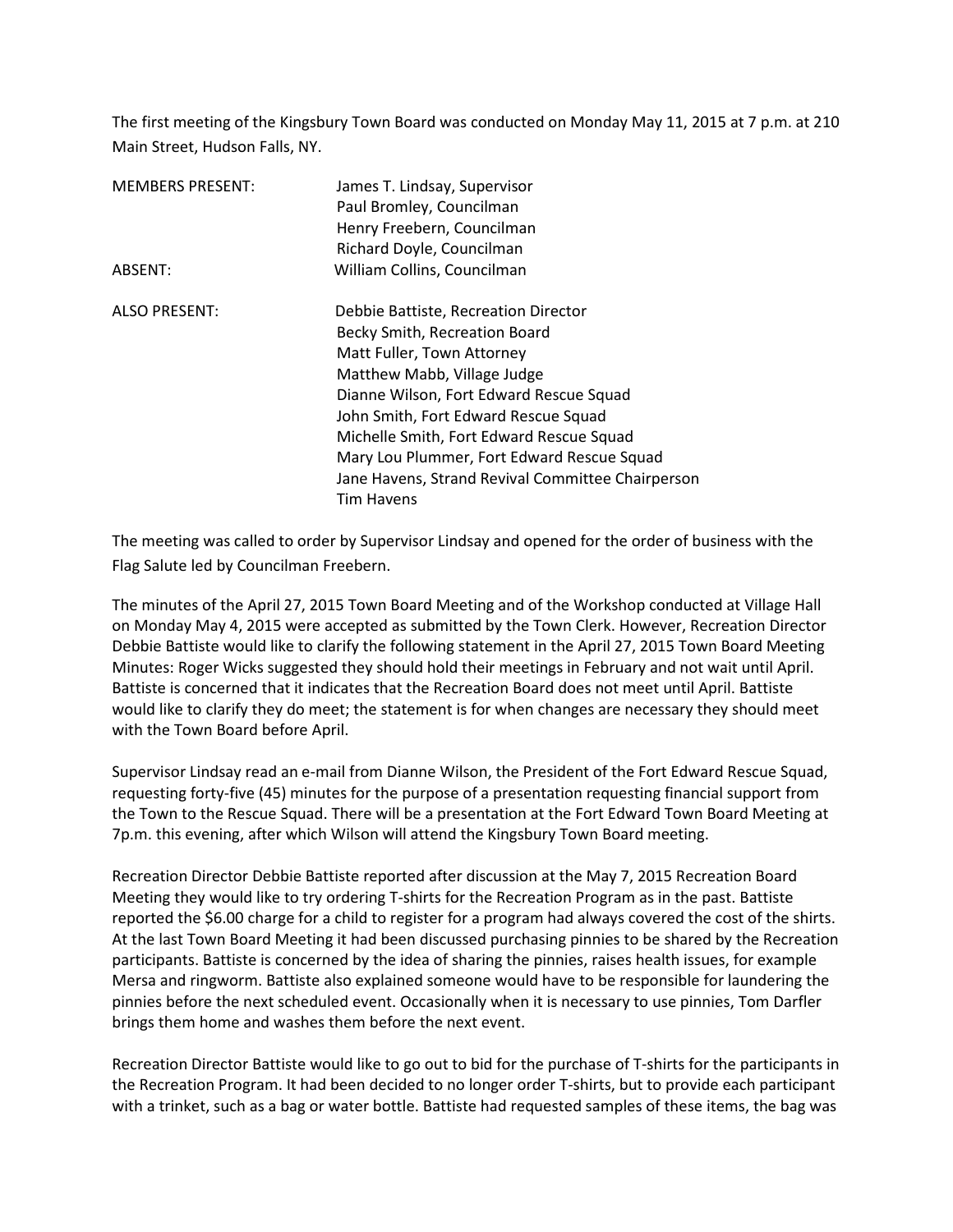not large enough to hold a pair of sneakers and the water bottle they really wanted was \$8.00. Becky Smith commented she was concerned with the high shipping costs associated with the ordering of the trinkets, she thought it would make more sense to order locally and avoid the cost of shipping charges. The Board agreed to allow Battiste to go out to bid for the T-shirts for the Recreation Program. Becky Smith of the Recreation Board also commented they will make sure they are using the correct bid process. Battiste will amend the specs to avoid any confusion, as she had encountered last year.

 Supervisor Lindsay asked Battiste how many men's softball teams there were. She reported there are eight teams, with one night of the field being used. Lindsay is hoping the softball costs are lower this year to avoid any burden on the taxpayers. Last year the Town spent approximately \$1,300.00 on the men's softball program. At one time there were 32 teams, which paid for the costs of the men's softball program.

Supervisor Lindsay reported the Special Election will be held on May 13, 2015 from noon until 9 p.m. at the Kingsbury Volunteer Fire Hose Co. on Burgoyne Avenue. There will be two (2) voting machines, and all nine districts will vote at this location. The voters must be a resident in the Town of Kingsbury for at least thirty (30) days. The election is in regard to a resolution adopted by the Board for the Town to borrow up to \$650,000.00 to renovate 6 Michigan Street, the location of the new Town Hall.

Supervisor Lindsay reported Code Enforcement Ross Cortese and Attorney Jeffrey Meyer are working to clarify the language in the Town Code for the use of solar energy. At this time there is no language to regulate solar farms. At the Board meeting scheduled for June 8, 2015 ideas will be presented, then presented to the Planning and Zoning Board. Attorney Meyer can then prepare the language and the Board can introduce a Local Law and schedule a public hearing for the Board meeting on June 22, 2015.

Supervisor Lindsay announced there will be no Board meeting on Monday April 25, 2015 in observance of Memorial Day, but if necessary a meeting can be scheduled.

Town Clerk reported that she is ready for the Special Election. The Town Clerk asked permission from the Board to add the minutes from the Strand Revival Committee Meetings to records updated by General Code each year. The Board approved the request.

The Girls' Basketball League decreased to approximately ten (10) teams when Fort Edward started a program, which was held inside in the gym. At this time there are 16 teams under the direction of Greg Smith, who is doing a great job. Greg has made some changes in the program, the basketball games are now held in the gym and not outside. He has also changed the schedule so the girls play two (2) games each night instead of one game two (2) nights a week. The school is now involved, with no charge to use the gym.

Supervisor Lindsay reported the Board will have a response from the Mayor and the Village Board this evening, after the Village Board meeting, in regard to the Court Consolidation Workshop which was held on May 4, 2015.

Strand Revival Committee Chairperson Jane Havens asked Supervisor Lindsay when is enough, enough. The Board has gone to the table with the Village Board each time requested with no results for the consolidation of the courts. Supervisor Lindsay responded we must follow through, the judges have agreed they could work together in the same court room. The Board wants to make sure they are doing the best for the tax-payers as they have in the past, then they will move forward.